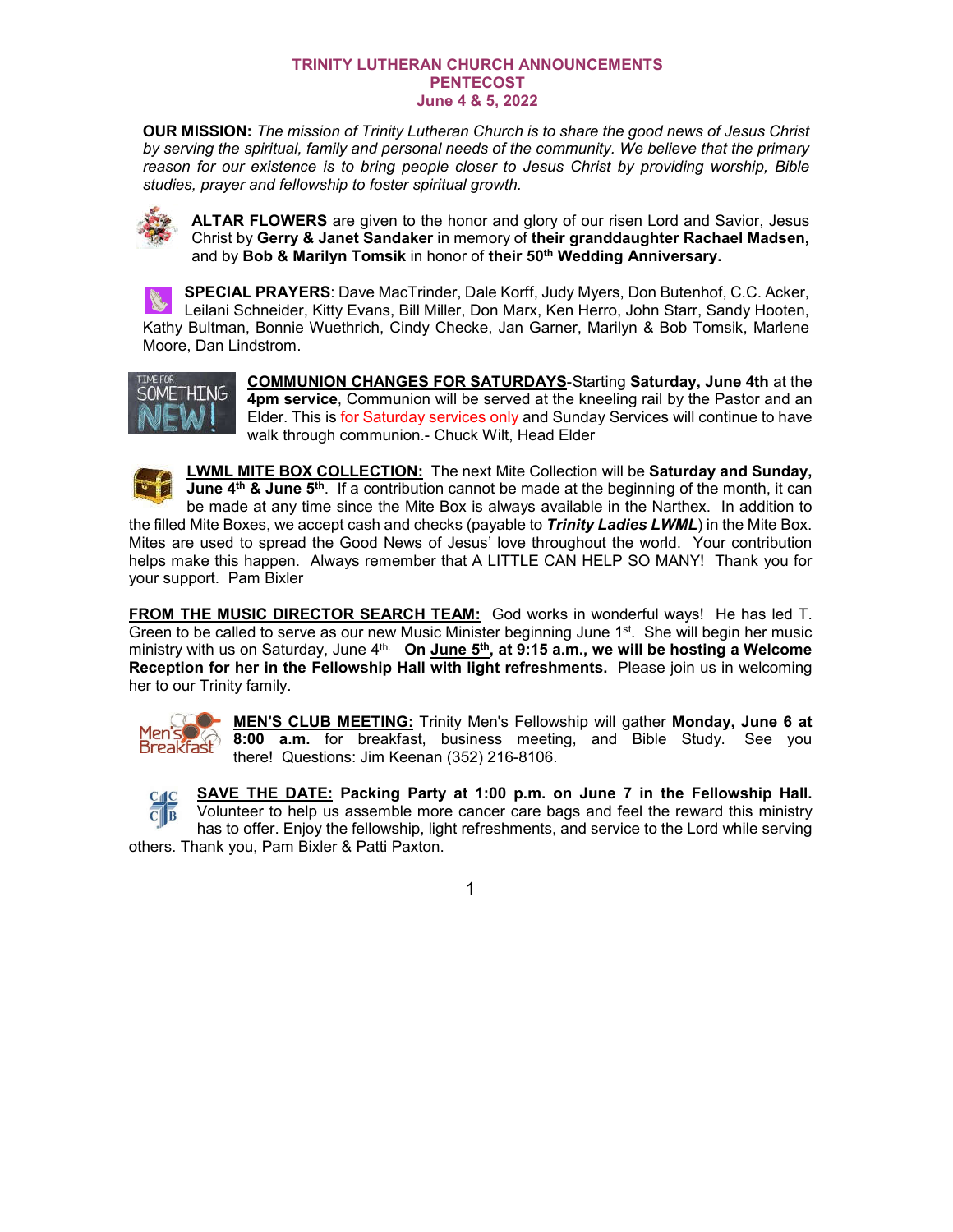

**BOOKWORM DATE CHANGE:** The Bookworms will be meeting **Wed., June 8 (instead of June 1) at 1:00 p.m. in Room 1** to discuss "The Lager Queen of MN" by J. Ryan Sradal. BYOB (Bring Your Own Book!) For questions please call Carol Keenan at (352) 216-8106.



**TRANSITION TEAM TASK FORCE UPDATE-The congregation is invited** to participate in **Transition Focus Groups** to be held on **June 8 at 4 p.m. and June 16 at 10 a.m. in the Fellowship Hall.** We will have fellowship and then break out in small groups to discuss how you feel about Trinity's purpose and vision for the future. This will help the Task Force develop critical targets and goals. **Please sign** 

**up to attend and select only 1 date**. On June 8 there will be a light supper and on June 16 light refreshments will be available. A Sign up sheet is available in the Clipboard area of the Narthex or call the office at (352) 307-4500 to indicate which date. **The next Trinity Transition Task Force meeting will be June 7 at 1:00 p.m. in Room 3.** Blessings in the name of Christ Jesus, Roy Egeland, Co-Chairman



**SONRISE SINGERS:** It's almost here! The Sonrise Singers from Bethany Lutheran Church, Austin, Texas will be assisting with our worship services next weekend. These very talented high school students will be presenting the Gospel message in a special drama

entitled, "Moment of Truth". On **Sunday, June 12th at 9:15 a.m. we will have a Meet & Greet in the Fellowship Hall to give you and the students a chance to get to know each other.**

We have enough housing for all of the students, leaders, and chaperones. *THANK YOU ALL HOSTS!* There will be a free will offering and if you are led to donate, checks should be made out to "Sonrise Singers". Please pray for safe travels for all of those involved with this group as they travel through Florida on their way to Trinity. We are excited for their visit.



**FRIENDSHIP LUNCHEON***-Have you been to the Friendship Luncheon lately? If not, you have a special invitation to join us.* We invite you to come and join your Trinity family and friends at the *"Friendship Luncheon"* on Saturday, June 25<sup>th</sup>. We meet at the Oakwood Restaurant, 860 S. HWY 27-441, Lady Lake at **10:50 a.m.** Our luncheons are held on the 4<sup>th</sup> Saturday of

each month January-November. For planning purposes, **please look for the yellow sign-up sheet in the narthex clipboard area by the water fountains**. If unable to attend after signing up, or if you forgot to sign up, please call or text Joan or Ken Herro (414) 630-0572. As always, we look forward to seeing new and familiar faces. The luncheon is a great way to gather for good food, great fellowship and to make a new Trinity friend.

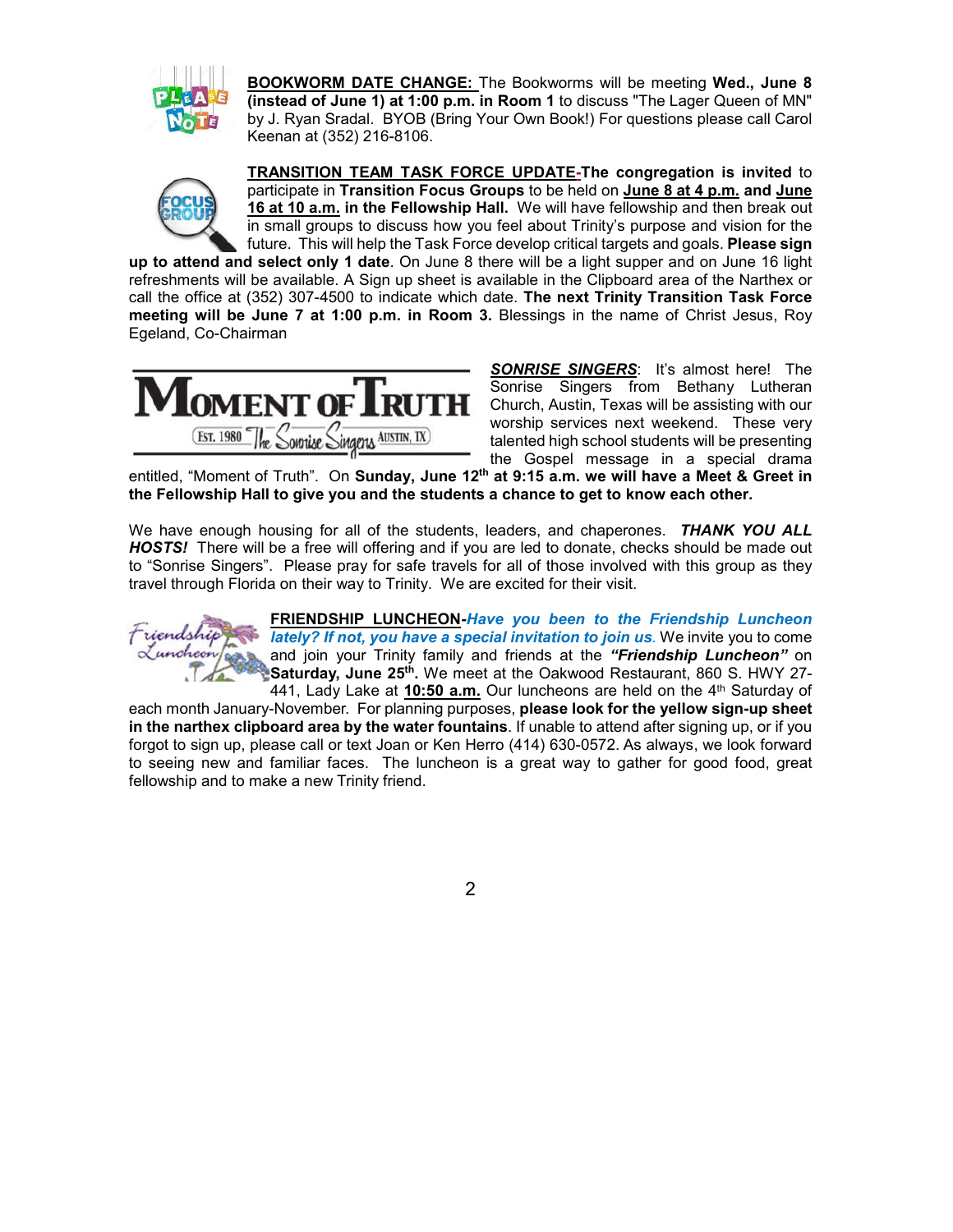| <b>Date</b>        | <b>Time</b> | <b>TRINITY LUTHERAN WEEKLY EVENTS</b>                    |  |
|--------------------|-------------|----------------------------------------------------------|--|
| 06/04 Sat          | 2:00 pm     | <b>Committal Service for Debbie Thompson</b>             |  |
|                    | $4:00$ pm   | <b>Communion Service/ Sanctuary</b>                      |  |
| 06/05 Sun          |             | <b>Day of Pentecost</b>                                  |  |
|                    |             | <b>LWML Mite Box Collection</b>                          |  |
|                    | $8:00$ am   | <b>Communion Service/ Sanctuary</b>                      |  |
|                    | $9:15$ am   | <b>Welcome Reception for New Music Minister</b>          |  |
|                    | 10:30 am    | <b>Communion Service/ Sanctuary</b>                      |  |
| 06/06 Mon          | $8:00$ am   | Men's Club /Felowship Hall                               |  |
|                    | 7:30 pm     | Narcotics Anonymous/ Room 1                              |  |
| <b>06/07 Tues</b>  | 10:00 am    | <b>Cleaning of the Sanctuary</b>                         |  |
|                    | $1:00$ pm   | <b>CCCB Packing Party/ Fellowship Hall</b>               |  |
|                    | 1:00 pm     | Veteran's Center Group/ Room 5                           |  |
|                    | $1:00$ pm   | <b>Transistion Team-All/ Room 3</b>                      |  |
|                    | 7:30 pm     | Narcotics Anonymous/ Room 1                              |  |
| 06/08 Wed          | $9:30$ am   | <b>Staff Devotions/ Office</b>                           |  |
|                    | 10:00 am    | Pam's Small Group/ Room 5                                |  |
|                    | 1:00 pm     | Bookworms/ Room 1                                        |  |
|                    | 4:00 pm     | <b>Transition Focus Group/ Fellowship Hall</b>           |  |
|                    | 7:30 pm     | Narcotics Anonymous/ Room 1                              |  |
| <b>06/09 Thurs</b> | $9:00$ am   | Adoration in Motion/ Fellowship Hall                     |  |
|                    | 2:00 pm     | Cleaning of the Fellowship Hall                          |  |
|                    | 7:00 pm     | Compassionate Friends/ Fellowship Hall                   |  |
| 06/10 Fri          | 12:00 pm    | Sewing Angels/ Room 1                                    |  |
| 06/11 Sat          | 12:30 pm    | <b>Compassionate Friends Butterfly Release</b>           |  |
|                    | 4:00 pm     | Communion Service with Sonrise Singers/ Sanctuary        |  |
| 06/12 Sun          | $8:00$ am   | Communion Service with Sonrise Singers/ Sanctuary        |  |
|                    | $9:15$ am   | Meet & Greet with Sonrise Singers                        |  |
|                    | 10:30 am    | <b>Communion Service with Sonrise Singers/ Sanctuary</b> |  |

**HELP WANTED:** The *Board of Trustees* is in need of a volunteer or volunteers to assist with our buildings' HVAC systems. We have a computer-based program that requires some basic computer skills. Anyone with experience, or who is willing to learn (we will teach you) please contact *Jeff Bixler (352-347-6534) or Gary Martens (352-430-0388).*

3